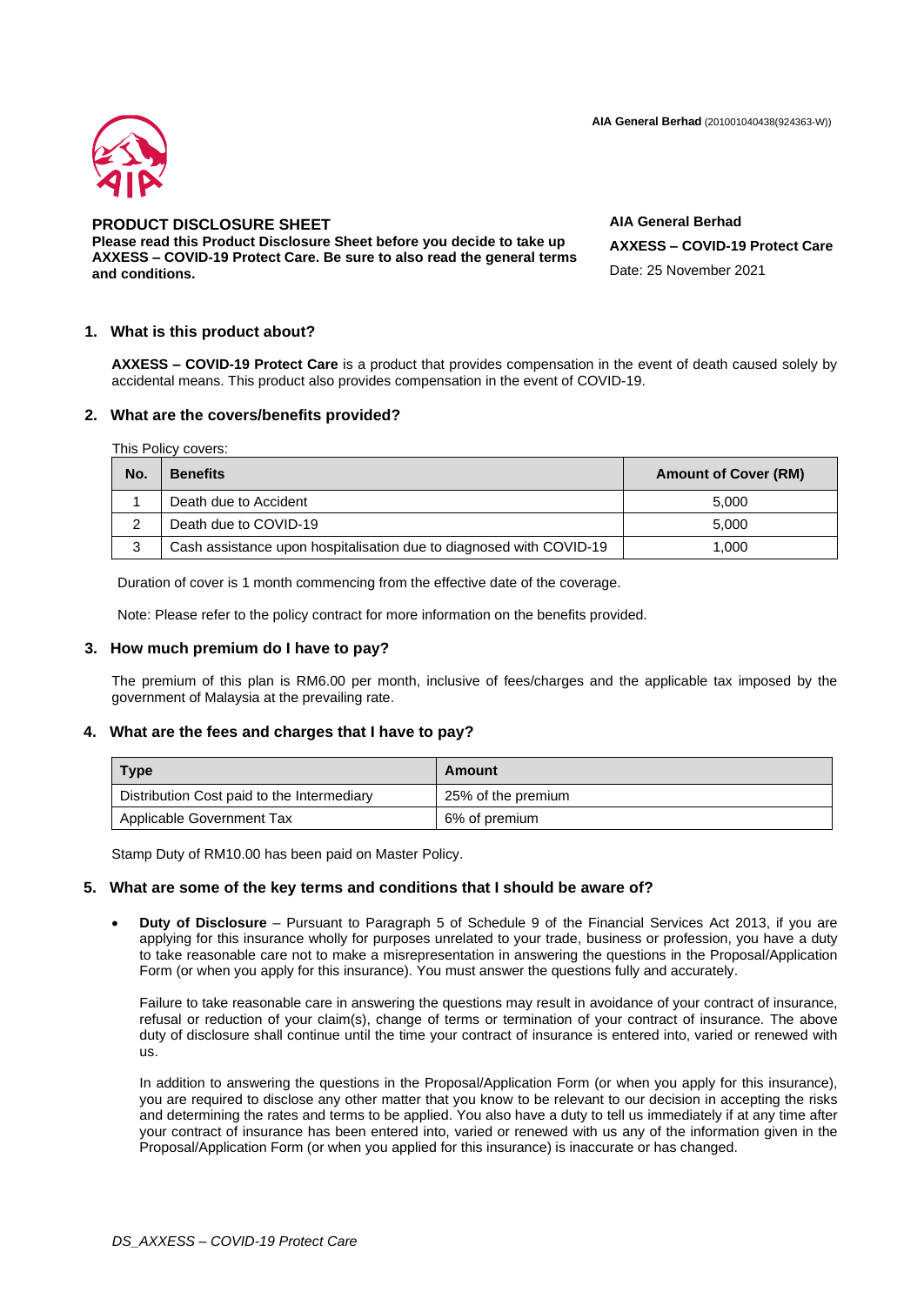## • **Eligibility** –

- Entry age for Insured is from age 30 days to 65 years.
- Only Malaysians or legal foreigners with valid working or residing permit, who are members of AXXESS are eligible to apply.
- Each Insured is only allowed to be covered with an in-force policy of AXXESS COVID-19 Protect Care at any point of time.
- AIA reserves the right to reject your policy application should a claim has been made by you on the same plan or other COVID-19 related plans that are underwritten by AIA General Berhad.
- **How do I make a claim?** You need to complete the claim documents, which you can obtain by contacting AIA Online Customer Service via WhatsApp at 019 629 9660 or email my.aiaonline@aia.com. You must provide us with the written notice of a claim in respect of an injury within 30 days of the accident causing your injury. In the event of accidental death, immediate notice of claim must be given to us. We will also require proof of such claims to be produced within 90 days from the date of the accident. For a claim in respect of injury, proof of claim will include medical reports, police report and medical/treatment bills related to the claim. In the event of a death claim, proof of claim would include hospital certificate, documents on medical treatment or examination, police report, post-mortem report and death certificate or newspaper cuttings. Proof of identity of the person making the claim and proof of relationship between the insured and the person making the claim must also be submitted.

*Note: The list is non-exhaustive. Please refer to the policy contract for the full terms and conditions under this Policy.*

## **6. What are the major exclusions under this policy?**

#### **Benefit No.1:**

- Pre-existing conditions;
- Bacterial infections;
- Any kind of disease or sickness or congenital defects;
- Medical or surgical treatment (except those necessitated by injuries covered by this plan);
- Suicide or intentional self-injury;
- Childbirth, pregnancy or miscarriage;
- Professional sports;
- AIDS;
- Mental or nervous disorders; use of drugs/narcotics of any kind;
- Racing of any kind.

#### **Benefit No.2 – 3:**

- Pre-existing conditions;
- Waiting Period of seven (7) days.

*Note: The list is non-exhaustive. Please refer to the policy contract for the full exclusions under this Policy.*

## **7. Can I cancel my policy?**

You may cancel your policy by giving a written notice to us provided that you have not made a claim on the policy. There shall be no refund of premium.

#### **8. What do I need to do if there are changes to my contact/personal details?**

It is important that you inform us of any change in your contact details or life profile including your occupation and personal pursuits which would affect the risk profile.

#### **9. Where can I get further information?**

Should you require additional information about personal accident insurance, please refer to the *insuranceinfo* booklet on "Personal Accident Insurance", available at all our branches or you can obtain a copy from www.insuranceinfo.com.my.

If you have any enquiries, please contact us at: AIA General Berhad (201001040438(924363-W)) Menara AIA, 99 Jalan Ampang, 50450 Kuala Lumpur. WhatsApp : 019 629 9660 Email : my.aiaonline@aia.com